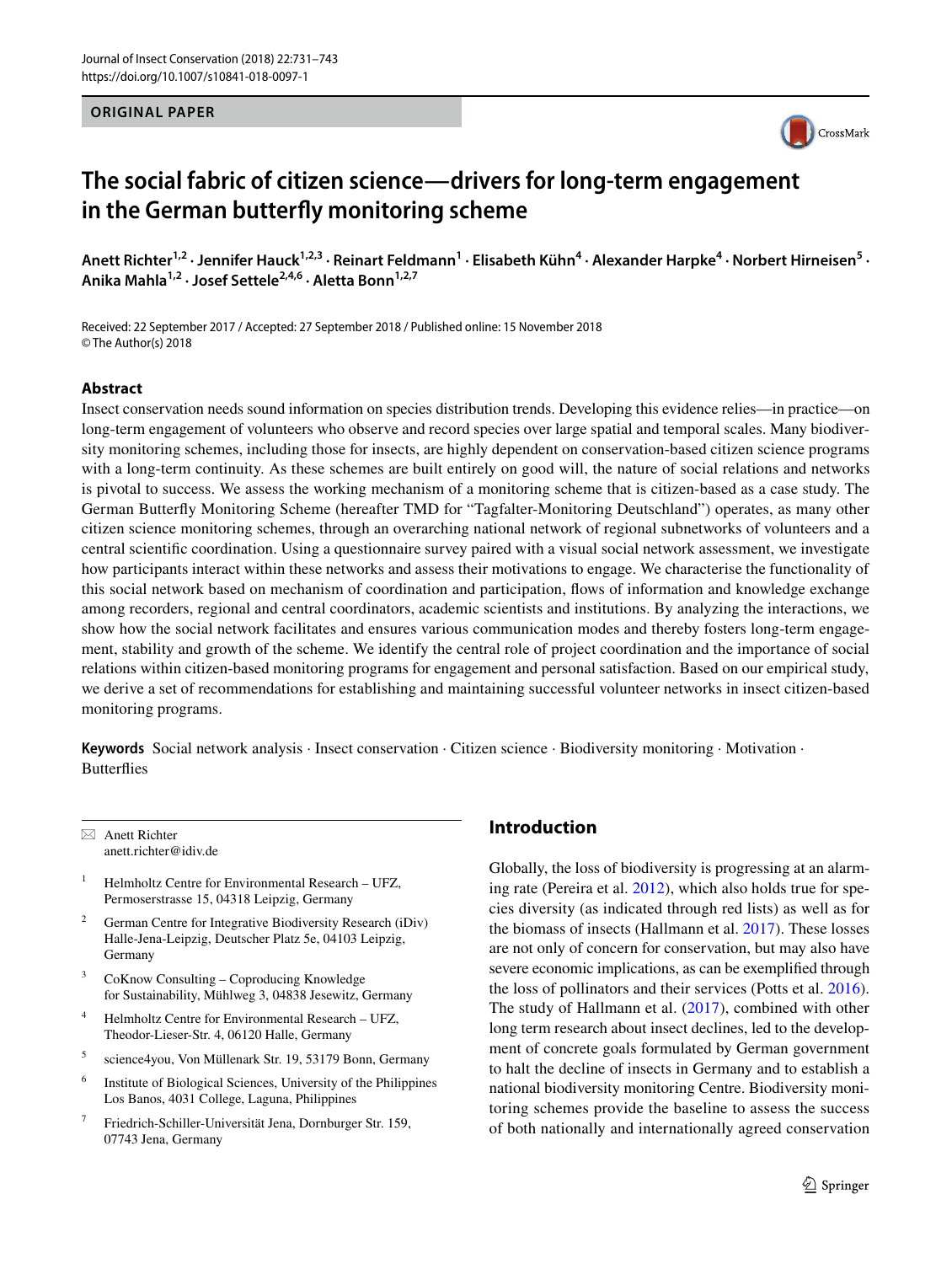targets, such as the aichi biodiversity targets 2011–2020 under the strategic plan for biodiversity and the sustainable development goals 2015 (Schmeller et al. [2009\)](#page-12-0). The power of monitoring programs originates from the support by volunteers that gather large amounts of data over time and across geographic scales (Devictor et al. [2010](#page-11-3)), including information from private and residential land (Cooper et al. [2007\)](#page-10-0). These highly valuable data about the status of biodiversity cannot be obtained otherwise and even official reporting depends on this, such as the European Butterfly Indicator for grasslands (Van Swaay et al. [2016\)](#page-12-1). In fact, more than 80% of biodiversity data are provided by volunteers (Chandler et al. [2017](#page-10-1)). Monitoring generally requires long-term commitment by the participants and a fixed protocol for standardization and comparability of the data gathered. This can be challenging as monitoring of e.g. fixed transects and strict protocols can be demanding and laborious, and this may affect the motivation of participants. Thus, for monitoring schemes it is of vital importance to understand the structures and functioning of successful programs and to understand the motivations of the volunteers involved in these schemes and programs (Roy et al. [2012b](#page-11-4); Tulloch et al. [2013\)](#page-12-2).

We assume, that social networks are crucial for the success of monitoring schemes. More specifically, we hypothesize that the intensive and non-hierarchical exchange of information taking place in the program leads to long term commitment and engagement in the scheme. This very generic assumption was the basis for the collection of basic data for this study. To date, only few studies have investigated the power of social network dynamics and the processes that drive the continuity of these programs in relation to the people involved (Quarto et al. [2010;](#page-11-5) Tulloch et al. [2013\)](#page-12-2). Successful projects have been reported to be predominantly characterized by locally appropriate and adaptive volunteer community structures, with functional network coordination and established mechanisms that facilitate information flow (Pollock and Whitelaw [2005](#page-11-6)). Functional networks enable both interactive online communication and face-to-face interactions (Gallo and Waitt [2011](#page-11-7)) and allow for collaborations, identified as constant interaction of participants with scientists and other volunteers as part of their learning experience (Freitag and Pfeffer [2013](#page-11-8)).

In the context of our study, we ask how the social network, i.e. a group of people involved in the citizen-based monitoring program, is composed. We seek this understanding to understand the functioning of the schemes and to inform mechanisms that foster long term engagement. As case study we investigate the social network of the German Butterfly Monitoring Scheme to address the following research questions:

What are the characteristics and motivations of actors involved in the TMD?

What are the most important communication instruments and means of engagement?

How can supporting network relations and structures be characterized?

Based on our qualitative and quantitative analyses, we identify motivations and structures for long term engagement and develop a set of pointers how to foster the social fabric of networks to achieve successful joint working in citizen-based monitoring programs.

# **Background and methodological concepts**

#### **The German butterfly monitoring scheme**

The German butterfly monitoring scheme (hereafter TMD for "**T**agfalter-**M**onitoring **D**eutschland") is a countrywide monitoring scheme in Germany, established in 2005. The TMD provides a central foundation for the analysis of biodiversity patterns and for developing the role of butterflies as indicators for the state of biodiversity at the regional, national and European scale (Kühn et al. [2008](#page-11-9)). Over the last 13 years, more than 400 active volunteers support the scheme in every year. Participants of the TMD continuously collect data on butterfly species and their abundances on over 500 fixed transects throughout Germany with weekly to bi-weekly visits from April to September. So far, more than 2 million records have been obtained. The obtained data sets are analysed and combined with other monitoring data to address conservation questions in the context of climate and biodiversity research (Devictor et al. [2012;](#page-11-10) Settele et al. [2008](#page-12-3)), to review measures at the science-policy interface (Henle et al. [2013](#page-11-11)), and to contribute to national and international assessments (Kovács-Hostyánszki et al. [2017](#page-11-12); Settele et al. [2015\)](#page-12-4). The scheme has also been a model case to study the impact of communication and public relations in citizen science programs, to assess the advantages and shortcomings of volunteer- based data as well as to understand the socio-demographics characteristics of volunteers (Kühn et al. [2008](#page-11-9)). The TMD is comprised of many actors with many different professional and educational backgrounds. When starting the engagement in the scheme, some of the volunteers were novices in butterfly observations and identification. Others brought their long-term expertise in butterfly taxonomy and ecology into the scheme. All of the participants work in close collaboration with regional coordinators  $(n=58)$  who are distributed throughout Germany and who share their expertise in species identification and transect methods with the volunteers. The regional coordinators also organize field trips and arrange meetings for the participants. In addition to the regional coordinators, state coordinators for each German federal state  $(n=16)$  are responsible for assistance regarding data management and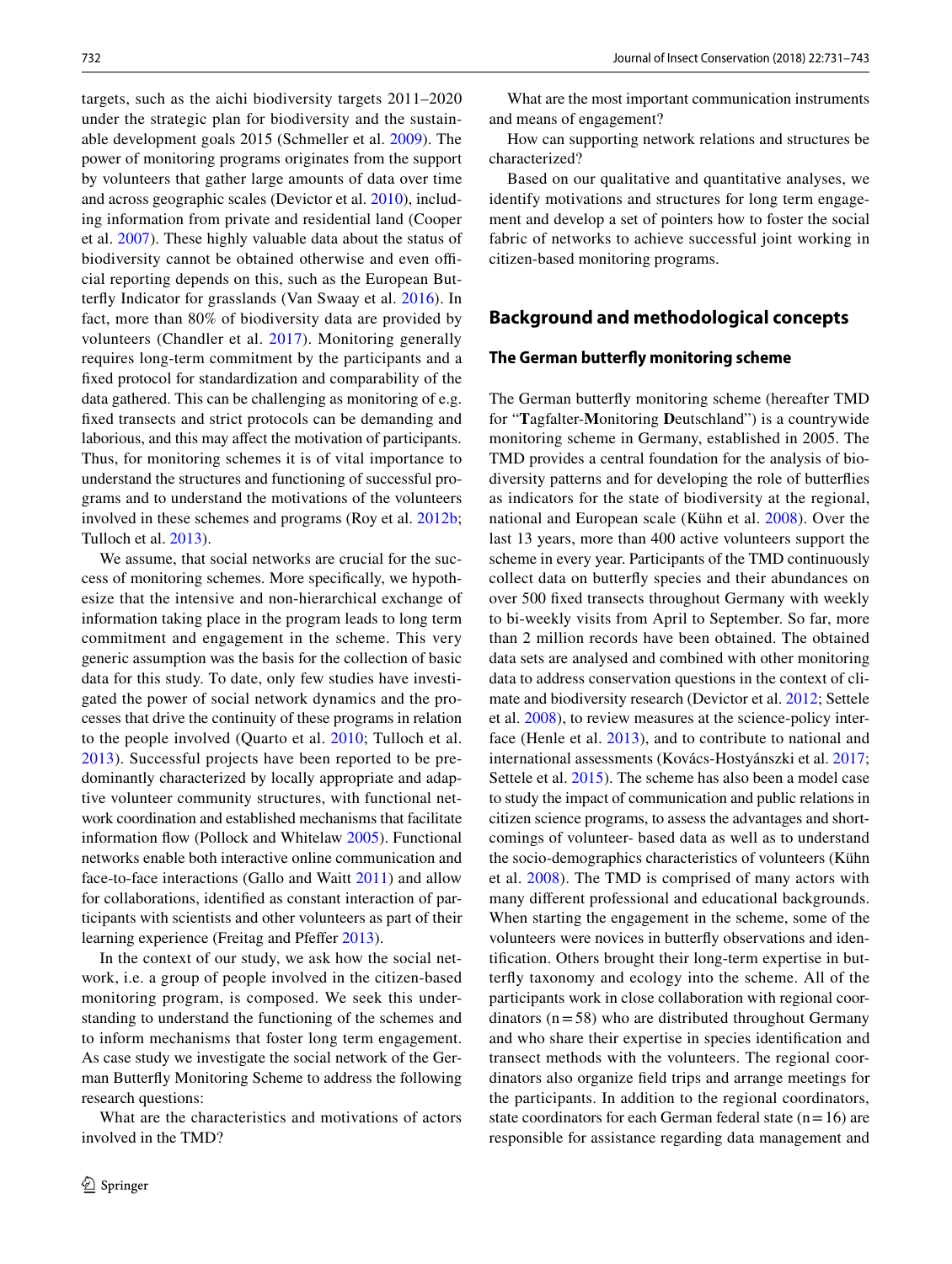data quality check (identification errors checks e.g. through plausibility testing). Both, state and regional coordinators are also volunteers, often with a background in biological and environmental sciences. The scheme is supported by a core team of seven scientists from the Helmholtz Centre for Environmental Research—UFZ that coordinate the scheme in cooperation with the German Society for the Conservation of Butterflies and Moths (GfS = "Gesellschaft für Schmetterlingsschutz") and with the support of online platform *science4you* (link to platform via data entry portal @ [http://](http://www.tagfalter-monitoring.de) [www.tagfalter-monitoring.de\)](http://www.tagfalter-monitoring.de). Several online media tools are established to inform the volunteers and the public about the program (see:<http://www.facebook.com/tmdufz/>, [https://](https://twitter.com/TagfalterD) [twitter.com/TagfalterD\)](https://twitter.com/TagfalterD). The scientific coordination team is highly experienced in butterfly conservation biology, global change research, project management as well as data management, and data visualization. The central coordination team oversees the program and takes over responsibility for database maintenance, public relations, and scientific analysis of the data. Further the team supervises interactions with and among participants. With more than 10 years of experiences as a conservation-oriented program run by citizens, the TMD provides an ideal setting to unravel the complexity of the social fabric of a citizen-based program and to deepen the understanding about the impact of involvement in such a program. In this study, we apply the concepts of social network analysis using a questionnaire survey paired with a visual network assessment with a representative subset of TMD participants to objectively describe, characterize and analyze network relationships.

#### **Empirical approach**

Fundamental for social networks analyses (SNA) are three components: a network of (a) different actors with (b) certain characteristics, such as age, gender, motivations and roles in the network, and (c) the relationships between the actors in the network (Emirbayer and Goodwin [1994](#page-11-13)). Actors can be described as discrete individuals, corporate, or collective social units (e.g. people, subgroups, organizations), whereas relations or network interactions denote the linkages between numerous actors via social ties (relationships), that are characterized by behavioral interactions (e.g. communication, affection, advice), formal relations (e.g. authority) or personal relationships (e.g. kindship or descent) (Wasserman and Faust [1994\)](#page-12-5). We define social networks as a specific set of linkages among actors, with the additional property that the characteristics of these linkages as a whole may be used to interpret the social behavior of the actors involved (Mitchell [1969\)](#page-11-14). Based on this fairly general and abstract definition, network researchers use a differentiated set of research tools to investigate not only how network structures promote or constrain social action and perception (Diaz-Bone [2007](#page-11-15)),

but also how actors use their network relations to realize their own objectives (Emirbayer and Goodwin [1994](#page-11-13)). Thus, social networks are specific networks based on the assumption of the importance of relationships among interacting units whereas actors and their actions are considered as interdependent rather than independent (Wasserman and Faust [1994\)](#page-12-5). In order to capture the different aspects of a network, a growing number of SNA studies are based on mixed methods that integrate different kinds of knowledge, e.g. knowledge emerging from a classical SNA with knowledge from stakeholders on the relations between actors or the actors themselves (Beilin et al. [2013;](#page-10-2) Borg et al. [2015](#page-10-3); Dominguez and Hollstein [2014](#page-11-16); Prell et al. [2009](#page-11-17)). Small [\(2011](#page-12-6)) classifies mixed method studies into mixed data–collection studies and mixed data–analysis studies which can be combined as well. Mixed data–collection studies are those based on at least two kinds of data or two means of collecting them. Mixed data–analysis studies are those that, regardless of the number of data sources, either employ more than one analytical technique or cross techniques and types of data (such as using regression to analyze interview tran-scripts) (Small [2011](#page-12-6)). In order to understand the motivations of the citizen scientists to participate in the TMD citizen science programs and to address the questions posed in the introduction, we use a mixed method approach outlined in the following, which allows us to understand the types of actors that are involved, their motivations for participation and the structures that they are embedded in.

#### **Data collection**

For our study, we conducted a survey that involved a questionnaire and an assessment of social networks. The questionnaire (see appendix) consisted a set of questions concerning demographic information about the respondents and about the duration of involvement in the TMD (numbers in years). Further questions related to the level of participation, the importance of interaction and communication as well as changes of personal knowledge and skills over time (Table [1\)](#page-3-0). Finally, we asked the participants to report on the motivations for current engagement in the program and ask to provide information for challenges and potential barriers that may affect current and future involvement in the program. Our questionnaire is completely based on selfreported data. The gathering of self-reported data is a core field in all social sciences and has been widely investigated and tested for its validity and reliability (Jupp [2006](#page-11-18)). The methodology is also widely applied in clinical psychology and well assessed regarding its advantages and disadvantages (Demetriou et al. [2015\)](#page-11-19). Generally, accurate selfreported data is provided when the conditions of anonymity and lack of fear of reprisal/ penalization are met and the questions are formulated in an understandable way (Brener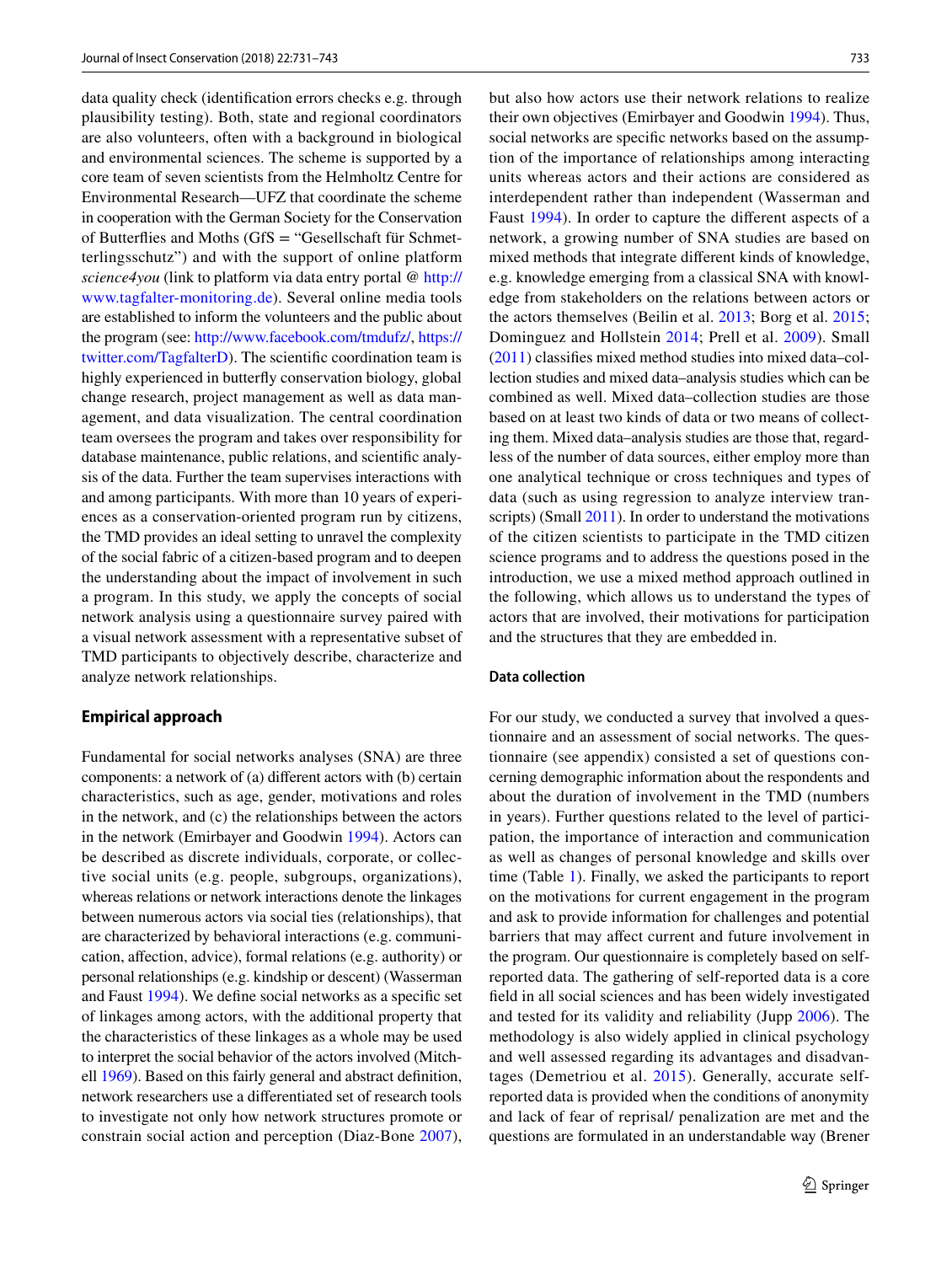<span id="page-3-0"></span>

|  |  | <b>Table 1</b> Summary of information obtained from the questionnaire |  |
|--|--|-----------------------------------------------------------------------|--|
|--|--|-----------------------------------------------------------------------|--|

| Categories                                                | <b>Ouestions</b>                                                                                                                                                                                                                                                                                                                                                                                                                                                                                                    | Units                    |
|-----------------------------------------------------------|---------------------------------------------------------------------------------------------------------------------------------------------------------------------------------------------------------------------------------------------------------------------------------------------------------------------------------------------------------------------------------------------------------------------------------------------------------------------------------------------------------------------|--------------------------|
| Demographic parameter                                     | Sex                                                                                                                                                                                                                                                                                                                                                                                                                                                                                                                 | Selection                |
|                                                           | Year of birth                                                                                                                                                                                                                                                                                                                                                                                                                                                                                                       | Year                     |
|                                                           | Age                                                                                                                                                                                                                                                                                                                                                                                                                                                                                                                 | Number                   |
|                                                           | Occupation                                                                                                                                                                                                                                                                                                                                                                                                                                                                                                          | Description              |
|                                                           | Profession                                                                                                                                                                                                                                                                                                                                                                                                                                                                                                          | Classifications provided |
| Support gained from the TMD Network over time (at the     | Assistance for species identification                                                                                                                                                                                                                                                                                                                                                                                                                                                                               | Likert scale             |
| beginning of engagement and today)                        | Assistance for the establishment of transect                                                                                                                                                                                                                                                                                                                                                                                                                                                                        | Likert scale             |
|                                                           | Importance of the exchange of scientific information                                                                                                                                                                                                                                                                                                                                                                                                                                                                | Likert scale             |
|                                                           | Importance of the exchange of personal information<br>Defining research question<br>Data analysis<br>Presenting findings in talks/interviews<br>Supporting others to present findings<br>Publishing findings in scientific journals<br>Annual report<br>Usage of pictures in reports and for posters with credits<br>to the producer<br>Taxonomy (species identification)<br>Scientific literacy<br>Ecological and biological understanding about butterflies<br>Nature conservation<br>Science-Policy relationship | Likert scale             |
| Importance of participation within the TMD over time (at  |                                                                                                                                                                                                                                                                                                                                                                                                                                                                                                                     | Likert scale             |
| the beginning of engagement and today)                    |                                                                                                                                                                                                                                                                                                                                                                                                                                                                                                                     | Likert scale             |
|                                                           |                                                                                                                                                                                                                                                                                                                                                                                                                                                                                                                     | Likert scale             |
|                                                           |                                                                                                                                                                                                                                                                                                                                                                                                                                                                                                                     | Likert scale             |
|                                                           |                                                                                                                                                                                                                                                                                                                                                                                                                                                                                                                     | Likert scale             |
| Importance of communication measures (past/current)       |                                                                                                                                                                                                                                                                                                                                                                                                                                                                                                                     | Likert scale             |
|                                                           |                                                                                                                                                                                                                                                                                                                                                                                                                                                                                                                     | Likert scale             |
| Knowledge gain over time (at the beginning of the engage- |                                                                                                                                                                                                                                                                                                                                                                                                                                                                                                                     | Likert scale             |
| ment and today)                                           |                                                                                                                                                                                                                                                                                                                                                                                                                                                                                                                     | Likert scale             |
|                                                           |                                                                                                                                                                                                                                                                                                                                                                                                                                                                                                                     | Likert scale             |
|                                                           |                                                                                                                                                                                                                                                                                                                                                                                                                                                                                                                     | Likert scale             |
|                                                           |                                                                                                                                                                                                                                                                                                                                                                                                                                                                                                                     | Likert scale             |
|                                                           | Environmental knowledge                                                                                                                                                                                                                                                                                                                                                                                                                                                                                             | Likert scale             |
|                                                           | Environmental behavior                                                                                                                                                                                                                                                                                                                                                                                                                                                                                              | Likert scale             |
|                                                           | Nature experience                                                                                                                                                                                                                                                                                                                                                                                                                                                                                                   | Likert scale             |
| Motivation                                                | Describe your motivation to stay engaged in this program                                                                                                                                                                                                                                                                                                                                                                                                                                                            | Open question            |
| Improvements                                              | Formulate suggestions to make the program better                                                                                                                                                                                                                                                                                                                                                                                                                                                                    | Open question            |
| Experiences                                               | Time of engagement in program                                                                                                                                                                                                                                                                                                                                                                                                                                                                                       | Year                     |
|                                                           | Duration of engagement                                                                                                                                                                                                                                                                                                                                                                                                                                                                                              | Year                     |

et al. [2003\)](#page-10-4). We offered several ways (situations) to fill in the survey to address potential situational effects on the accuracy of the self-reported data. The survey could be completed during the workshop in a separated room with single tables and chairs or otherwise at home in a more familiar setting. Despite this opportunity to choose the environment, all participants favored the option to fill in the questionnaire during the workshop. Cognitive issues such as understanding the questions or recounting the memory to answer the questions correctly were also considered as important when applying the self-reporting data collection survey. Prior to the actual data collection, the study as well as the questionnaire was explained in the panel and each question in the questionnaire was step by step explained. Further, two assistants were available throughout the workshop to assist with the questionnaire.

In a second step, we used network maps and asked the respondent to draw his or her own network concerning communication linkages in the TMD context. Participants were asked to distinguish between frequent (more than once a month) or less frequent communication (less than once a month) as a means for the qualitative and quantitative measures of the communication. Also, participants provided qualitative information about the formats of exchange and characterised the type of actors concerning their role, e.g. as butterfly recorder, central coordinator and regional or state coordinator, as well as their contacts outside the TMD network. Again, the procedure was explained stepwise in the panel, was performed in a calm setting and two assistants were available for support.

The complete data collection took place during the annual convention of the network in February 2015 that coincided with the 10th anniversary of the program. These annual meetings for all members of the program, both butterfly enthusiasts and researchers, are important regular events to exchange and celebrate the achievements of previous field seasons and the monitoring results, as well as to enable feedback and social interaction.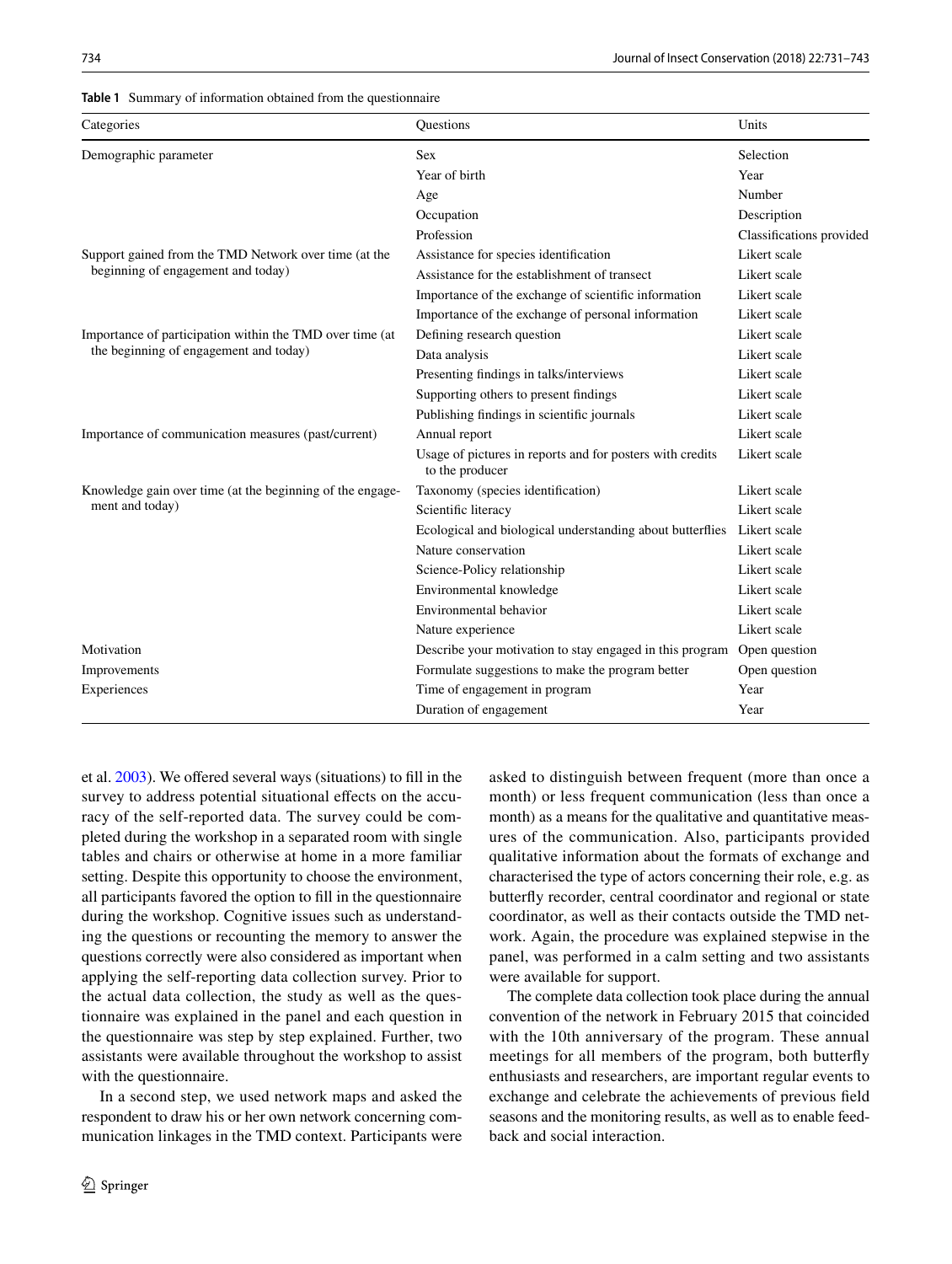#### **Data analysis**

For data analysis, we first digitalized the information provided on the networks by the participants. All information were transferred to an excel sheet. The information derived from the participants such as information's on attributes, roles in the network, types of exchange with others and motivations to take part were anonymized. Missing data (e.g. actors ID) and encoded data (e.g. with initials) were received and/or confirmed for correctness by the TMD scientific coordinator. Incomplete data were removed from the final data set. Based on the final set of information, the network data was analyzed using social network analysis metrics. For this, we used the SNA software VisuaLyzer™ (<http://socioworks.com/productsall/visualyzer/>) to visualize the network and to calculated quantitative measures of "degree centrality" and "betweenness centrality" for the actors in the network (Wasserman and Faust [1994\)](#page-12-5). Degree centrality is the count of an actor's direct links with other actors. Betweenness centrality is the measure of how often an actor is found on the shortest path between two other actors. This is generally seen as a measure of control, since actors with high betweenness centrality are in a position to control what flows between other actors in the network (Hanneman and Riddle [2005;](#page-11-20) Krebs [2004\)](#page-11-21). In order to check for statistical differences for the provided information depending on multivariate factors, we performed a permutational Multivariate Analysis of Variance (MANOVA). We used the *adonis* function, available from the R package *vegan* (Oksanen et al. 2016), to determine (1) if the self-reported data on the contribution to the monitoring vary significantly across gender and age, and (2) if a participant's gender and/or age are factors that affect answers provided. The function *adonis* partitions the sums of squares of a multivariate data set, and is therefore directly analogous to a MANOVA (Anderson [2001](#page-10-5); McArdle and Anderson [2001\)](#page-11-22) The analysis is not based on original data, but on distance matrices. Through random permutations of the responses among the participants, the algorithm detects whether there are associations between participants and the given responses. Depending on the defined predictor variables and tests, whether these associations are significantly different from what would be expected by chance. Our analysis was based on 999 permutations, using the Euclidean distances of the differences in scores in the questionnaire data of the before-and-after data, using age and gender as well as their interaction as predictive variables. To check for influence of the respondents' age and/or gender on their motivations for participation in the program, we ran an analogous analysis based on Gower's distances (Gower [1971](#page-11-23)) of the respondent's motivations as factorial variables. For both analyses, the total sample set had to be reduced to 50 out of 62, due to missing values in the complete dataset.

### **Results**

## **Characteristics of the sampled actors involved in the TMD**

Out of the total number of active participants of the TMD  $(n = 445$ , in September 2015), a total of 132 volunteers (30%) participated in the annual convention in February 2015. From these, 62 participants followed our invitation to draw networks and to fill in the questionnaire (i.e. 47% of meeting participants and 14% of the overall number of volunteers). Importantly, many (one-third) of the central, regional and state coordinators took part of the event. About 60% of the respondents in our surveys were female, while the overall TMD gender ratio is slightly skewed to the opposite with 43% female and 57% male participants. In general, among all 445 TMD participants in 2015, female volunteers are more often involved in the actual observing and recording of butterflies (66%) whereas male participants are more central in the roles as coordinators (regional coordination: 56% male, federal state coordination: 100% male, national coordination: 71% male). This picture was also reflected in our survey with women more often involved as butterfly recorders and less often in coordination roles. The survey respondents came from across Germany, representing 15 out of 16 federal states. While we have no overall information about the average age of TMD participants in the TMD at that time, a previous survey in 2006 established that most respondents were between 40 and 69 years old (Kühn et al. [2008](#page-11-9)). For our survey, the average age was 55 years, while the youngest participant was 13 and the oldest 76 years old. One-third of the participants of the TMD is engaged in monitoring butterflies for more than 10 years and committed right from the start of the TMD. In our survey, the duration of engagement of the respondents varied from 1 to 9 years with an average of 7 years involvement for women and 8 years for men. The actors involved in the network differentiate between internal actors that have assigned roles within the program such as butterfly-recorders and coordinators and external actor that are not directly part of the TMD but connected to the program. Unexpectedly, the respondents revealed a large group of important actors in their own networks that are not formally involved in the TMD. This category consists of friends and family members of the TMD volunteers, representatives of government agencies, natural history museums and non-governmental organizations (NGO). The online platform "Lepiforum" [\(http://www.lepif](http://www.lepiforum.de) [orum.de](http://www.lepiforum.de)) was identified as an important actor by different respondents. The online platform offers assistance in the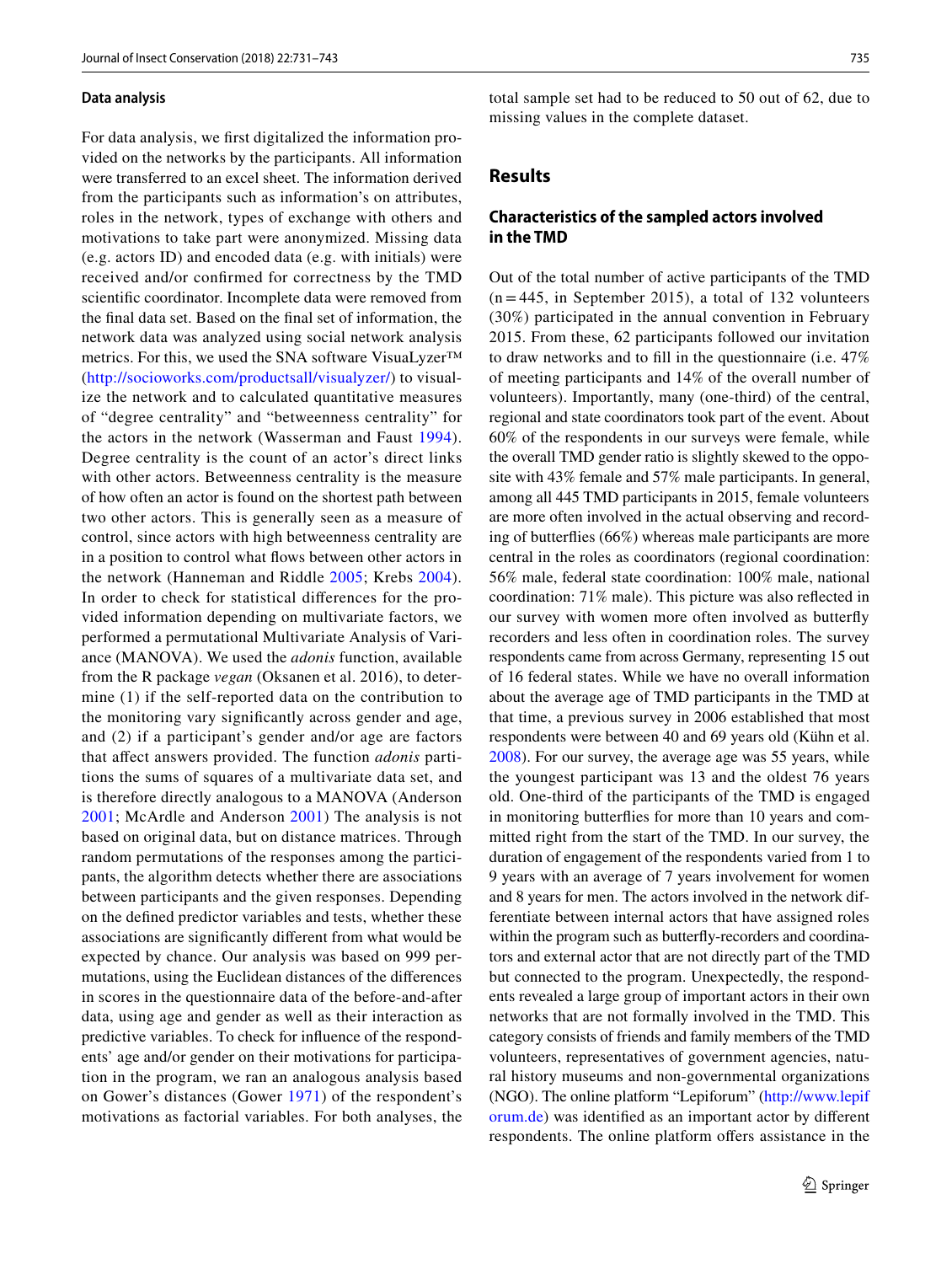identification of butterflies, and while it links to the TMD, it is not formally associated with the central coordination. The network actor roles were therefore grouped as internal actors (a) volunteer recorders, (b) regional or state coordinators, (c) central coordinator, and for external actors (d) individual external actors, (e) government/NGO actors and as (f) the Lepiforum online Butterfly ID information platform.

# **Self‑reported motivations for participation in the program**

The question about motivations was answered by 60 participants. Multiple responses were possible and envisioned with the application of an open question, resulting in 149 statements (motives) for participating the program. Based on an inductive analysis of the qualitative data about motivation, we identified four major categories of motivations for participation in the TMD program (Table [2\)](#page-5-0). First, participants expressed an overall desire for improvements of personal skills and knowledge through the involvement in the TMD. The acquisition of knowledge on butterfly species and their biology and ecology as well as species identification skills and the ability to discover new species were named as major motivational reasons. Second, participants considered the personal enjoyment of nature, specifically the accomplishments of relaxation and personal well-being while being out in nature as important reasons to take part of the program. Third, a strong driver for engagement identified is the opportunity to act and influence nature conservation, reflected in answers such as "because it is important to influence policy and society" or "my contribution is the assistance to the conservation of species". Fourth, participants appreciated the opportunity for social interaction, such as spending time with like-minded people and the communication of personal as well as professional information among other participants. This included also the exchange of information with the central coordination team, regional and state coordinators and other participants, as well as establishing and caring for friendships made through the program. The responses

<span id="page-5-0"></span>**Table 2** Categories of motivations and their percentages (times referred in the questionnaire based on the total number of statements n=149) identified as response to an open question by members of the TMD  $(n=60)$ 

| Categories of motivations                  | Communicated as                                                                                                                             | Citation (examples)                                                                                                                                                                                                                                                                              | Percentage |
|--------------------------------------------|---------------------------------------------------------------------------------------------------------------------------------------------|--------------------------------------------------------------------------------------------------------------------------------------------------------------------------------------------------------------------------------------------------------------------------------------------------|------------|
| Desire for improvement of personal skills  | Improvement of species ID skills<br>Acquisition of personal knowledge<br>about butterflies                                                  | "from time to time I find new things", "increase"<br>of personal knowledge", "expanding knowl-<br>edge", "to learn something", "discovery of new<br>species", "data are getting better from year to<br>year"                                                                                     | 25.5       |
| Personal enjoyment of nature               | Relaxation<br>Personal enjoyment<br>Personal well-being                                                                                     | "enjoyment of nature", " a great reason to spend<br>time outdoors", "connection to nature", "moti-<br>vation to go outside", "the exercise outdoors",<br>"I very much love nature", "it is great fun"                                                                                            | 14.4       |
| Acting and influencing nature conservation | Sharing expertise/knowledge<br>Raising awareness<br>Supporting butterfly conservation<br>Expression of influence<br>Action to make a change | "impact of climate change on butterfly popula-<br>tions", "importance to influence policy and<br>society", "my own contribution to an environ-<br>mental project", "data gain more power", "assis-<br>tance to the conservation of species", "long"<br>term observations", "to support research" | 26.2       |
| Seeking and building relationships         | Establishment of friendships<br>Maintenance of friendships                                                                                  | "meeting like-minded people", "contacts among"<br>participants", "exchange with others", "opportu-<br>nities to exchange with others", "the established<br>friendships"                                                                                                                          | 8.2        |

<span id="page-5-1"></span>**Table 3** Results of MANOVA analysis on association of age and gender with categories of motivation (from Table [2\)](#page-5-0) to contribute to the monitoring scheme, using the self-reported answers

| Predictor                   | Df | SS     | Mean SS  | F       | R <sup>2</sup> | р     |
|-----------------------------|----|--------|----------|---------|----------------|-------|
| On categories of motivation |    |        |          |         |                |       |
| <b>Sex</b>                  |    | 0.1251 | 0        | 0.99143 | 0,020          | 0.441 |
| Age                         |    | 0.2554 | 0        | 2.02461 | 0,041          | 0.197 |
| $Sex \times age$            |    | 0.0336 | $\theta$ | 0.26637 | 0,005          | 0.712 |
| <b>Residuals</b>            | 46 | 5.8022 | $\Omega$ |         | 0,933          |       |
|                             | 60 | 6.2162 |          | -       |                |       |

All p-values>0.05, indicate non-significant relationships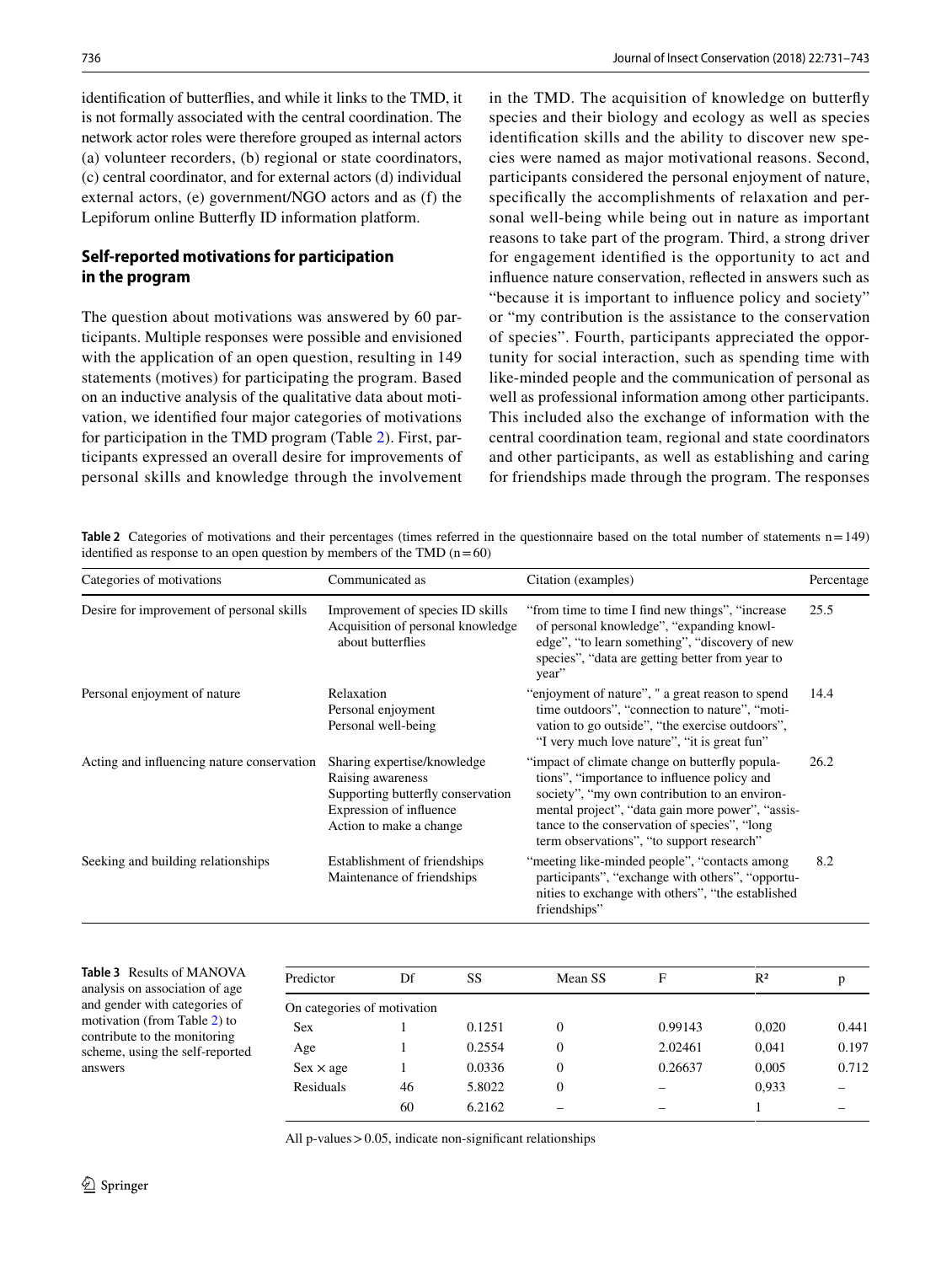on motivations were not depending on age, gender or their interaction, as shown by the MANOVA results (Table [3](#page-5-1)).

The questionnaire also identified challenges expressed for ongoing and future involvement. Again, 60 participants provided information on the challenges, resulting in a set of 68 statements (reasons) expressing challenges for future involvement. The most often stated challenges were lack of time (12 out of 68 statements referring to this reason) and the daily encounter to set priorities for volunteering and other daily tasks (11 out of 68). Further, the processes of data entry and the use of the technical infrastructure (11 out of 68) were mentioned as an ongoing challenge. Also age and health related issues and consequently physical constraints (7 out of 68) were put forward as arguments for a potential withdraw of the engagement. For a few participants the repetitiveness of the task or the lack of new or interesting species as well as the accessibility of the transect (4 out of 68) presented additional motivational issues.

As a key point that increases and maintains the involvement in the program, the participants identified (a) the ongoing assistance and training in species identification by experts, (b) continuing personal interactions with coordinators as well as (c) the establishment of activities that endorse stronger local political interest in the butterfly monitoring scheme and its results.

# **Improving personal skills during the monitoring scheme**

The respondents reported that the involvement in the program increased individual skills including species identification, understanding data analysis and scientific literacy (Fig. [1\)](#page-6-0). Considerable interest and knowledge in nature education and nature conservation existed for many respondents already from the beginning of their involvement, whereas scientific literacy, understanding of data analysis and understanding of the complexity of ecological processes markedly improved through the involvement (Fig. [1\)](#page-6-0). The answers provided showed no significant dependency of age, gender or their interaction, as shown by the MANOVA results  $(Table 4)$  $(Table 4)$ .

## **Importance of communication instruments and engagement**

The respondents reported that both forms of communication, personal and context-related, were important straight from the beginning of the involvement and this importance continued over time. Also, receiving the Annual Report (as special issues of the journal *Oedippus*; [http://ebooks.penso](http://ebooks.pensoft.net/series.php?ser=1095) [ft.net/series.php?ser=1095\)](http://ebooks.pensoft.net/series.php?ser=1095) has been of high importance to the participants since the beginning. Participants stated

<span id="page-6-0"></span>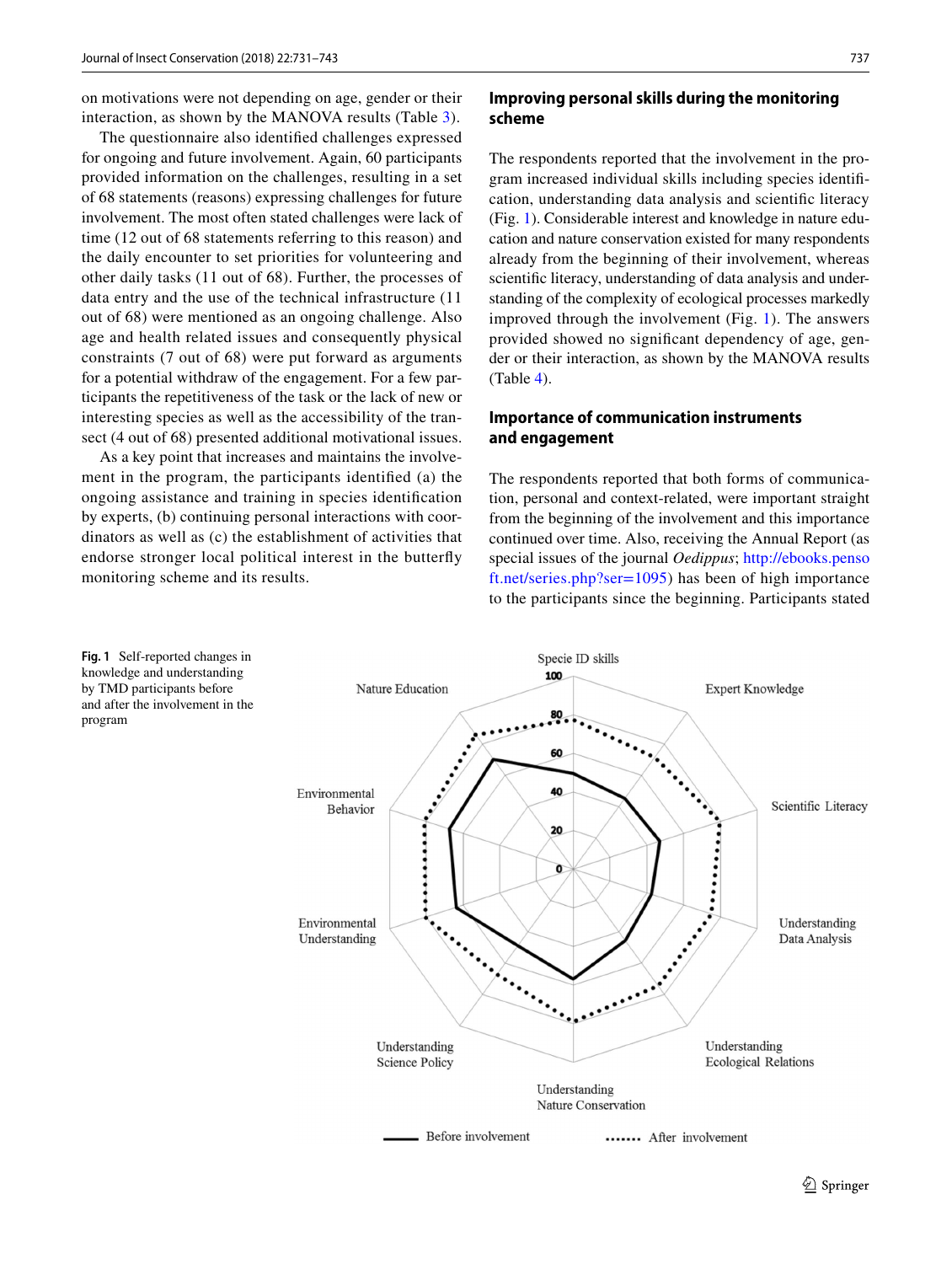<span id="page-7-0"></span>**Table 4** Results of MANOVA analysis on association of age and gender with responses to contribute to the monitoring scheme, using the self-reported answers

| Predictor        | Df | SS     | Mean SS | F     | $R^2$ | p     |
|------------------|----|--------|---------|-------|-------|-------|
| On responses     |    |        |         |       |       |       |
| <b>Sex</b>       |    | 14.32  | 14      | 0.703 | 0.015 | 0.636 |
| Age              |    | 15.33  | 15      | 0.752 | 0.016 | 0.584 |
| $Sex \times age$ |    | 13.8   | 14      | 0.677 | 0.014 | 0.614 |
| Residuals        | 46 | 936.55 | 20      | -     | 0.956 |       |
|                  | 49 | 980    | -       | -     |       |       |

All p-values > 0.05, indicate non-significant relationships

increasing interests to participate in the publication of the findings from the TMD in scientific journal. This interest in using the data from the scheme as well as communicating the findings reflects an increasing understanding about the scientific values of the data obtained from the TMD. According to the respondents responses there was no actual desire to participate more in the identification of research question or data analysis over time (Fig. [2\)](#page-7-1).

Again, we detected no significant dependency of age, gender or their interaction on the answers provided (Table [4\)](#page-7-0).

### **Network structures**

Most relations between actors are linked to information exchange in the TMD context. Here we differentiate between frequent, i.e. once a month or more often, and less frequent contacts. Those relations occurring frequently build "strong relations", those less frequent "weak relations". The respondents in our survey indicated that within the TMD there are network structures of both types of relations weak as well as strong ones. These relations are built upon various forms of personal exchanges. Many respondents mentioned contact via emails and telephone calls as well as frequent face-to-face contacts in many cases. Personal communication also takes place during workshops, seminars, excursions, site visits or meetings with other butterflyrecorders and the state and regional coordinators. A special form of exchange takes place via the internet. A number of different online platforms were identified to be important for exchanges. With regards to positions of the actors in the network, the central TMD coordination (UFZ, GfS & science4you) fulfills a central role. Frequent direct contacts are made between the TMD coordination and many recorders, leading to strong relations (Fig. [3a](#page-8-0)). While the centrality indices have to be taken with care as our sample is just a fraction of the whole network, there are some

<span id="page-7-1"></span>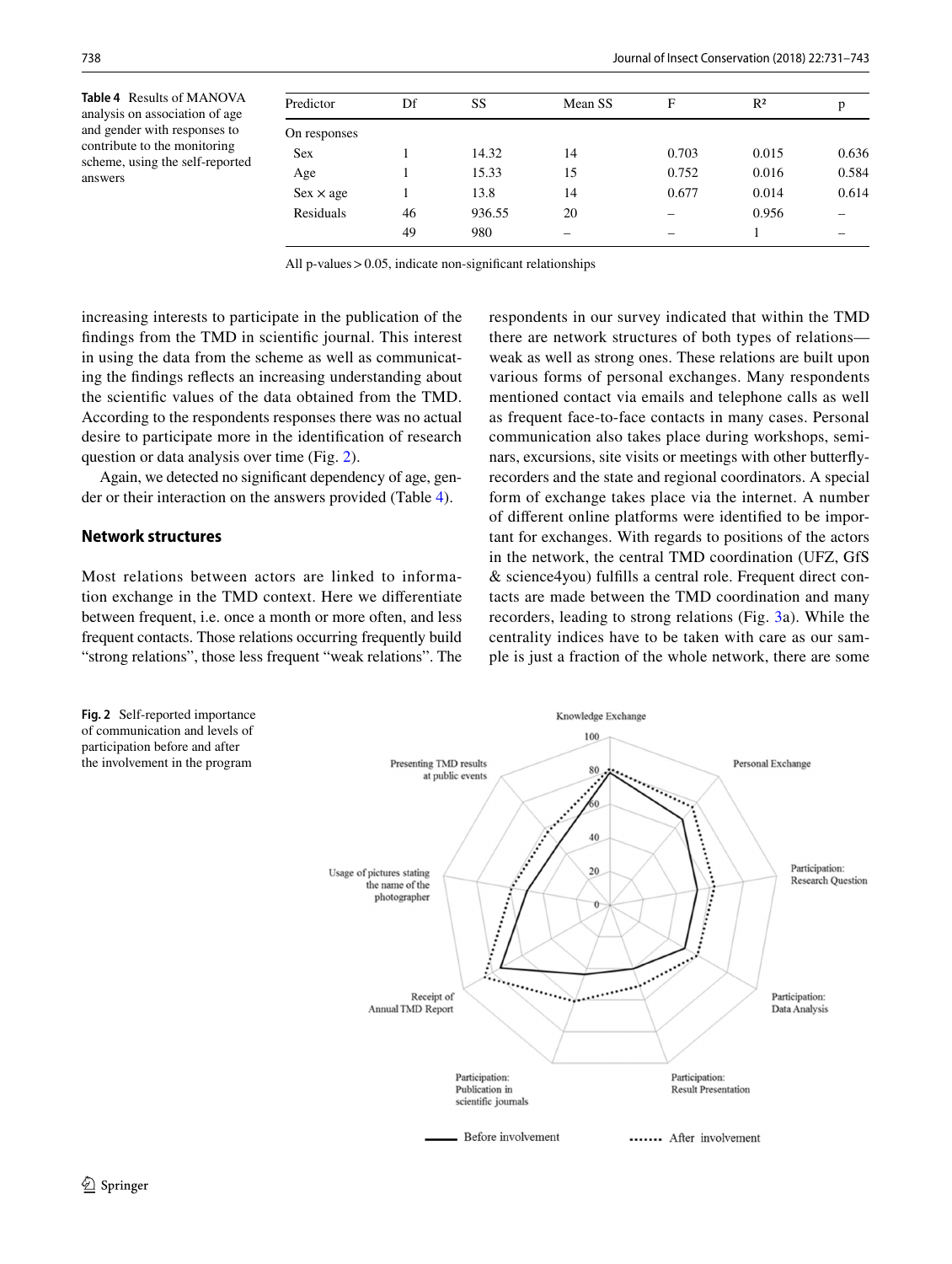

<span id="page-8-0"></span>**Fig. 3** Left: network structure for strong relations (frequent contact to the actors) with the Central Coordination (UFZ, GfS, s4y) and the Lepiforum (an ID platform playing a central role in the network) and

right: with weak relations (less frequent contact to the actors) with the Central Coordination (UFZ, GfS, s4y) and the Lepiforum (an ID platform also playing a central role in the network)

п

Governments, NGOs & Museums

important peculiarities. The importance of TMD coordination is reflected in the high degree centrality (17.5% compared to the average of 1.4%) and betweenness centrality (51.2% compared to the average of 1.4%). The centrality is also shown in the visualization of the network with strong relations (Fig. [3a](#page-8-0)). In addition, the Lepiforum online platform is identified as an important actor with comparatively high degrees of centrality (8.1% compared to the average of 1.4%) and betweenness centrality (22.0% compared to the average of 1.4%). Following the logic of voluntary coordination at a regional and state level, the assumption would be that the voluntary coordinators are next in the list of actors with high centrality, too. However, while there is one coordinator with rather high values (degree: 10.7; betweenness 16.6), other actors with above average degrees and betweenness are mostly other recorders, which might be dues to the small sample size, but also could indicate, that some recorders take part of the program in a relatively independent manner. However, none of the actors is left isolated within or rather beside the network and at least weak relations exist among all actors (Fig. [3](#page-8-0)b). Again, the central TMD coordination is of great centrality, indicated by the degree centrality of 30.8% compared to the average of 1.7% and a betweenness centrality of 82.5% compared to the average of 2.0%. These measures indicate that most network participants have a regular, while infrequent contact with the central coordination team. In contrast, the Lepiforum does not play a central role in the network of weak relations, with a degree centrality of 4.5% compared to the average of 1.7% and a betweenness centrality of 2.7% compared to the average of 2.0%. Similar to the network of strong relations the regional and state coordinators do not play a more central role than the recorders. The analysis also revealed that several actors exist that are not officially members of the TMD program (each participant is registered) but play a role in

the network. Those external actors are from governments, NGOs, and museums, but also friends and family members were mentioned as actors to exchange information. In summary, comparing both networks of strong and weak relations, the TMD central coordination appears to be essential to maintain communication in the network and all actors share at least weak relations with the central coordination. Many also share strong relations. Importantly, also regional and state coordinators as well as external actors are part of both network types.

# **Discussion**

The study demonstrates how different actors of a citizenbased monitoring program are embedded within a social network structure. The visualization of this structure with local recorders, regional and national coordinators, academic scientists and various institutions through social network analysis allowed the identification of the type and intensity of interactions among representative members of this program (Hauck et al. [2015](#page-11-24); Herz et al. [2015](#page-11-25); Schönhuth et al. [2014\)](#page-12-7). The network analysis also highlighted the interpersonal connections among actors as well as the relations to collective actors such as organizations and institutions outside the citizen science program. The relations endorse both personal and content-related communications of various intensities. Importantly, the central coordination of the monitoring program plays a vital role (Bachinger et al. [2018](#page-10-6); Calvet-Mir et al. [2015;](#page-10-7) Crona and Bodin [2006\)](#page-10-8). Even after 10 years of running the program, the central coordination still matters immensely for communication to all involved network actors within the program. This is an important result, and highlights the significance of providing longterm resources for the employment of a coordination team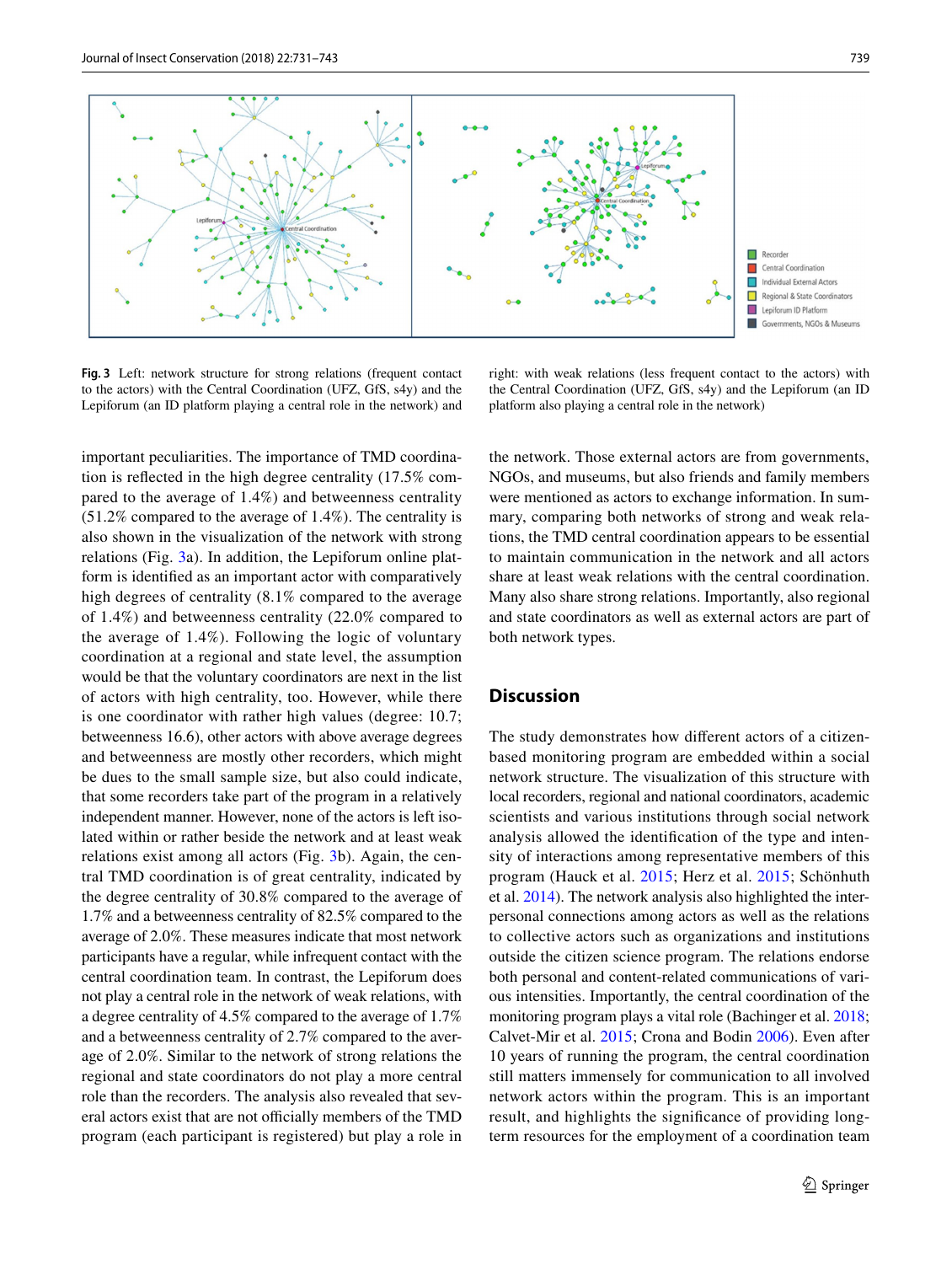to promote recruitment and long-term engagement of participants and as such stability and longevity of monitoring program that are based on citizen's engagement. Next to central coordination, peer support provides a strong social linkage, as identified by the many interactions between volunteer recorders among themselves and with regional coordinators (Beilin et al. [2013;](#page-10-2) Bodin and Crona [2009;](#page-10-9) Borg et al. [2015](#page-10-3)). When considering the design of citizen science networks, the pivotal need to respond to communication demands within the network should not be underestimated. If this communication task is left to voluntary regional coordinators only, however, they might easily become overwhelmed due to lack of capacity, and this would make the functioning of the program vulnerable (Lelong et al. [2016](#page-11-26)). Therefore, adequate incentive systems and ongoing central coordination are essential to relieve the burden of the volunteer regional coordinators. Personal motivations for participation are benefits such as learning and improving knowledge about science and scientific thinking (i.e. scientific literacy) (Bachinger et al. [2018;](#page-10-6) Hauck et al. [2015](#page-11-24)). Many volunteers participate in citizen science because of the individual enjoyment and the opportunity to engage in "real" science (Geoghegan et al. [2016](#page-11-27); Kragh [2016](#page-11-28)). The network structure investigated and the embeddedness of the actors in the social network highlight the personal benefits beyond scientific discovery that are also drivers for the sustained development of a social network (Bodin and Crona [2009\)](#page-10-9). We showed that personal enjoyment and social interactions were equally important to participation. Personal well-being achieved via the actual physical activity as well as through the establishment and maintenance of friendships were identified as highly beneficial by respondents, similar to other citizen science- initiatives (Geoghegan et al. [2016;](#page-11-27) Kragh [2016](#page-11-28); Rotman et al. [2012](#page-11-29); Roy et al. [2012a](#page-11-30)). Intense exchange processes among the actors with emails und phone calls are equally important as personal (face to face) contacts for exchange. Intensive exchange of information (communication) is expected to create relationships that can in turn sustain successful collaborations (Crona and Bodin [2006;](#page-10-8) Leach and Pelkey [2001](#page-11-31); Prell et al. [2009](#page-11-17)) between the citizen scientists and other scientists. Each identified actor in the system fulfils a position and is in some way or another connected to other actors. Communication enables a closer connection between scientists and the public (van Vliet et al. [2014\)](#page-12-8). Blogs, forums, or other contemporary social networking technologies are in place to communicate within and outside the community (Raddick et al. [2010](#page-11-32), [2013](#page-11-33)). We also learned that networks of groups of people that interact with each other do not exist or evolve in isolation but rather develop through networked connections with network actors in a dynamic way (Pallett and Chilvers [2015\)](#page-11-34). The development of a user-driven platform in co-existence with the monitoring scheme stands exemplary for the dynamics of networks of the people. We

wish to raise attention to some caveats that might be associated with our investigation. Our analysis is based on a subset of participants from the TMD. We performed the social network analysis with just over an tenth of the total number of participants of the TMD. Thus, the analysed network and the findings are not comprehensive for the whole TMD. We ensured that our subsample represents the overall governance structure of the TMD (e.g. gender ratio, age structures, positions fulfilled such as regional coordinator and so on) and ensured that all the components of the potential system of the network are included in the analysis. Yet, the risk of sample bias remains.

Based on the experience of the TMD and our findings from the social network analysis and the questionnaire we gained critical insights into the motivation of volunteers to become involved and to stay engaged. Only with the understanding of the motivations of future participants and the knowledge of structures and conditions that are required to maintain participation, designs for citizen science projects can be developed successfully (Geoghegan et al. [2016](#page-11-27); Kragh [2016](#page-11-28); Kühn et al. [2008;](#page-11-9) Land-Zandstra et al. [2016](#page-11-35)). As such we can derive the following recommendations for recruitment and retainement of recorders in citizens-based monitoring programs:

- Organizational management and coordination: A fully functioning, central coordination is vital to manage and maintain knowledge exchange and communication within the network alongside regional coordinators. A central coordination is needed to take on the main administrative burdens as well as to alleviate more general communication work from regional coordinators. The experience also from other monitoring schemes, e.g. for birds, shows, that coordination and communication can push the professionality and longevity of programs (Sullivan et al. [2014](#page-12-9)).
- Different actor roles in the citizen science network: Regional coordinators are important for assistance in species identification and local data validation and curation, if applicable. Most often they also act as facilitators for communication, and in many cases their role is to develop trust. This in turns enhances local participation.
- Diversity of communication formats: Involvement of a diversity of citizens requires the full range of communication formats to be employed. While much of the communication can be accomplished electronically, personal face-to-face contact and even postal letters are still important (van Vliet et al. [2014](#page-12-8)).
- Diversity of motivations: participation is driven by a diversity of motives, such as gaining personal skills and knowledge as well as gaining personal enjoyment of nature and spending time with like-minded people. These types of motivations need consideration during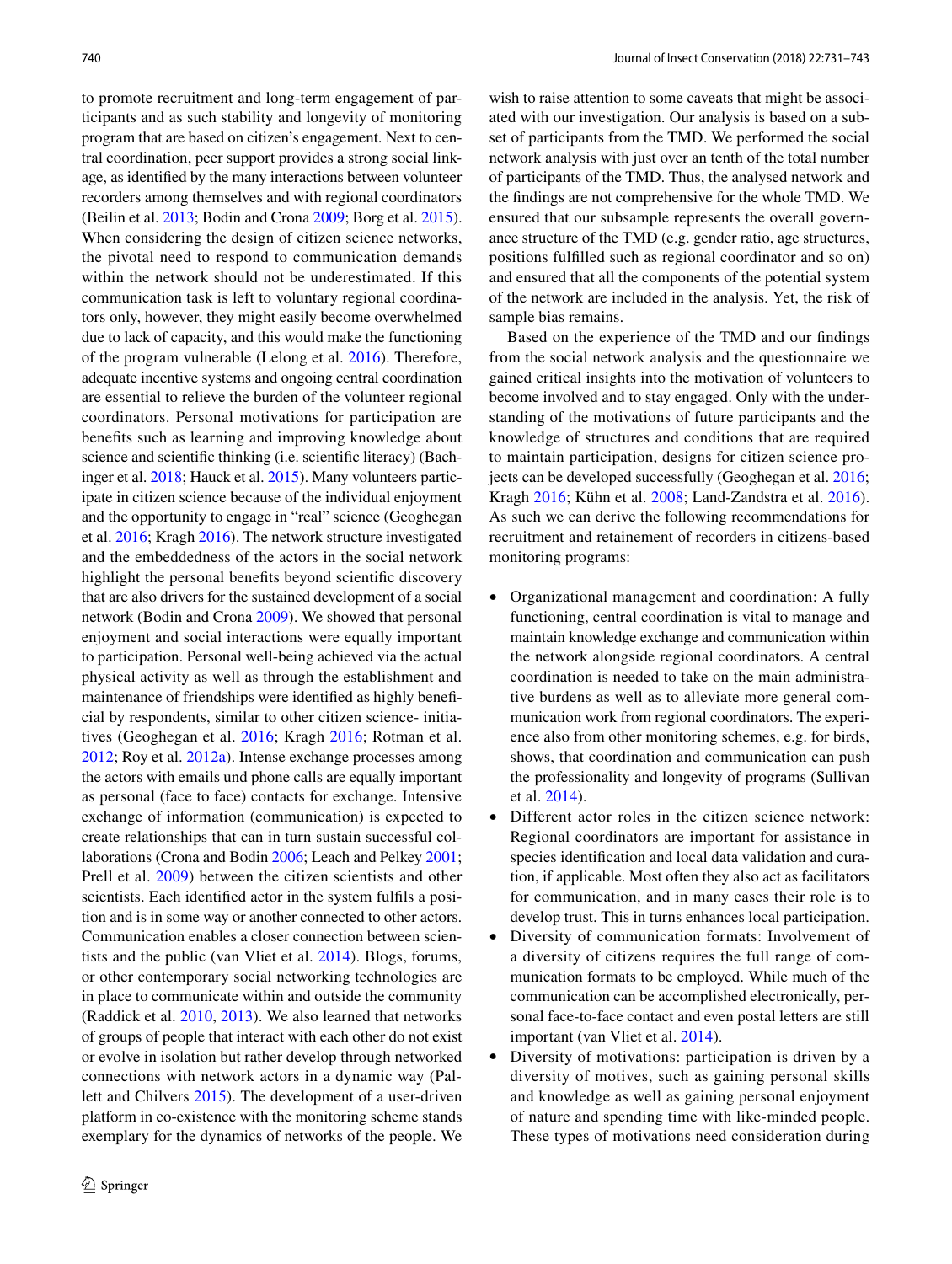the design of a citizen science program to attract and maintain involvement of participants.

• Self-organization: facilitation of self-organization of active knowledge and personal exchange both within and outside the citizen science network is an important element to allow for enhancing both scientific literacy and scientific rigor and thereby personal empowerment of participants as well as their social interaction.

In summary, the commission of adequate resources to staff and funding allocated to coordination and volunteer management is key to successfully run a citizen science program. These coordination roles can be taken on by actors within and outside science institutions, and require important management and interpersonal skills. Overall, our study demonstrates how the social fabric serves as glue for citizens-based monitoring schemes. The social network qualities of citizen science programs and the role of central and regional coordinators are vital to achieve both scientific success and overall enjoyment foundations for the long-term engagement of volunteers and thereby the longevity and success of citizen science monitoring schemes. Environmental citizen science is a highly valuable approach that contributes to the collection of biodiversity data (Schmeller et al. [2009\)](#page-12-0). Under the consideration that knowledge about biodiversity remains in many places inadequate and with great gaps e.g. poor understanding about the taxa being present and absent as well as the geographical distributions of the taxa, environmental citizen-science has a great potential to solve some inherent biological data shortfalls, such as the so-called Linnean and Wallacean shortfalls (Hortal et al. [2015\)](#page-11-36). Further, citizen science enables lifelong learning and the development of an attachment to places and objects through civic engagement (Aceves-Bueno et al. [2015](#page-10-10)). Both benefits, scientific as well as societal benefits, are best achieved in environmental citizen science when the program is well-designed, coordinated and well-managed. Based on our results, we show that understanding both the social network and the flows of personal and professional knowledge among and within participants of the network as well as the motivations is crucial for designing and performing these programs (Domroese and Johnson [2017\)](#page-11-37). We conclude that facilitation of successful social network structures therefore needs to be anticipated in planning, recognized in funding programs. In addition, this needs to be incentivized also in career development for coordinators to allow for a thriving citizen science landscape. Patterns and processes of social networks in citizen science are crucial determinants to success. We therefore hope the social dimension of insect monitoring can be recognized as important area of research and conservation management.

**Acknowledgements** We would like to thank all the volunteers who participate in TMD and especially those who responded to our survey and network assessment at the annual "Tagfalter-Workshop" in February 2015, Leipzig (Germany). We are grateful to David Eichenberg and Roland Kraemer for assistance in the statistical analysis and editing the manuscript.

**Funding** Funding was provided by the Bundesministerium für Bildung und Forschung (BMBF) Grant No. 01508444 "Bürger schaffen Wissen–Wissen schafft Bürger (GEWISS)"- Baustein-Programm zur Entwicklung von Citizen Science Kapazitäten in Deutschland. The authors acknowledge support from the iDiv Open Science Publication Fund (DFG FZT 118).

**Open Access** This article is distributed under the terms of the Creative Commons Attribution 4.0 International License ([http://creativeco](http://creativecommons.org/licenses/by/4.0/) [mmons.org/licenses/by/4.0/](http://creativecommons.org/licenses/by/4.0/)), which permits unrestricted use, distribution, and reproduction in any medium, provided you give appropriate credit to the original author(s) and the source, provide a link to the Creative Commons license, and indicate if changes were made.

## **References**

- <span id="page-10-10"></span>Aceves-Bueno E, Adeleye AS, Bradley D, Brandt WT, Callery P, Feraud M, Garner KL, Gentry R, Huang Y, McCullough I (2015) Citizen science as an approach for overcoming insufficient monitoring and inadequate stakeholder buy-in in adaptive management: criteria and evidence. Ecosystems 18:493–506
- <span id="page-10-5"></span>Anderson MJ (2001) A new method for non-parametric multivariate analysis of variance. Austral Ecol 26:32–46
- <span id="page-10-6"></span>Bachinger M, Bleher D, Rau H, Prieß R (2018) Die "WiNo-Methode"zur Identifikation von Wissen in transdisziplinären Netzwerken mithilfe der Wissensbilanzierung. Transdisziplinär und transformativ forschen. Springer, Berlin, pp 301–327
- <span id="page-10-2"></span>Beilin R, Reichelt NT, King BJ, Long A, Cam S (2013) Transition landscapes and social networks: examining on-gound community resilience and its implications for policy settings in multiscalar systems. Ecol Soc 18(2):30
- <span id="page-10-9"></span>Bodin Ö, Crona BI (2009) The role of social networks in natural resource governance: What relational patterns make a difference? Global Environ Change 19:366–374
- <span id="page-10-3"></span>Borg R, Toikka A, Primmer E (2015) Social capital and governance: a social network analysis of forest biodiversity collaboration in Central Finland. Forest Policy Econ 50:90–97
- <span id="page-10-4"></span>Brener ND, Billy JO, Grady WR (2003) Assessment of factors affecting the validity of self-reported health-risk behavior among adolescents: evidence from the scientific literature. J Adolesc Health 33:436–457
- <span id="page-10-7"></span>Calvet-Mir L, Maestre-Andrés S, Molina JL, van den J, Bergh (2015) Participation in protected areas: a social network case study in Catalonia, Spain. Ecol Soc 20(4):45
- <span id="page-10-1"></span>Chandler M, See L, Copas K, Bonde AM, López BC, Danielsen F, Legind JK, Masinde S, Miller-Rushing AJ, Newman G (2017) Contribution of citizen science towards international biodiversity monitoring. Biol Cons 213:280–294
- <span id="page-10-0"></span>Cooper CB, Dickinson J, Phillips T, Bonney R (2007) Citizen science as a tool for conservation in residential ecosystems. Ecol Soc 12:11
- <span id="page-10-8"></span>Crona B, Bodin Ö (2006) What you know is who you know? Communication patterns among resource users as a prerequisite for co-management. Ecol Soc 11(2):7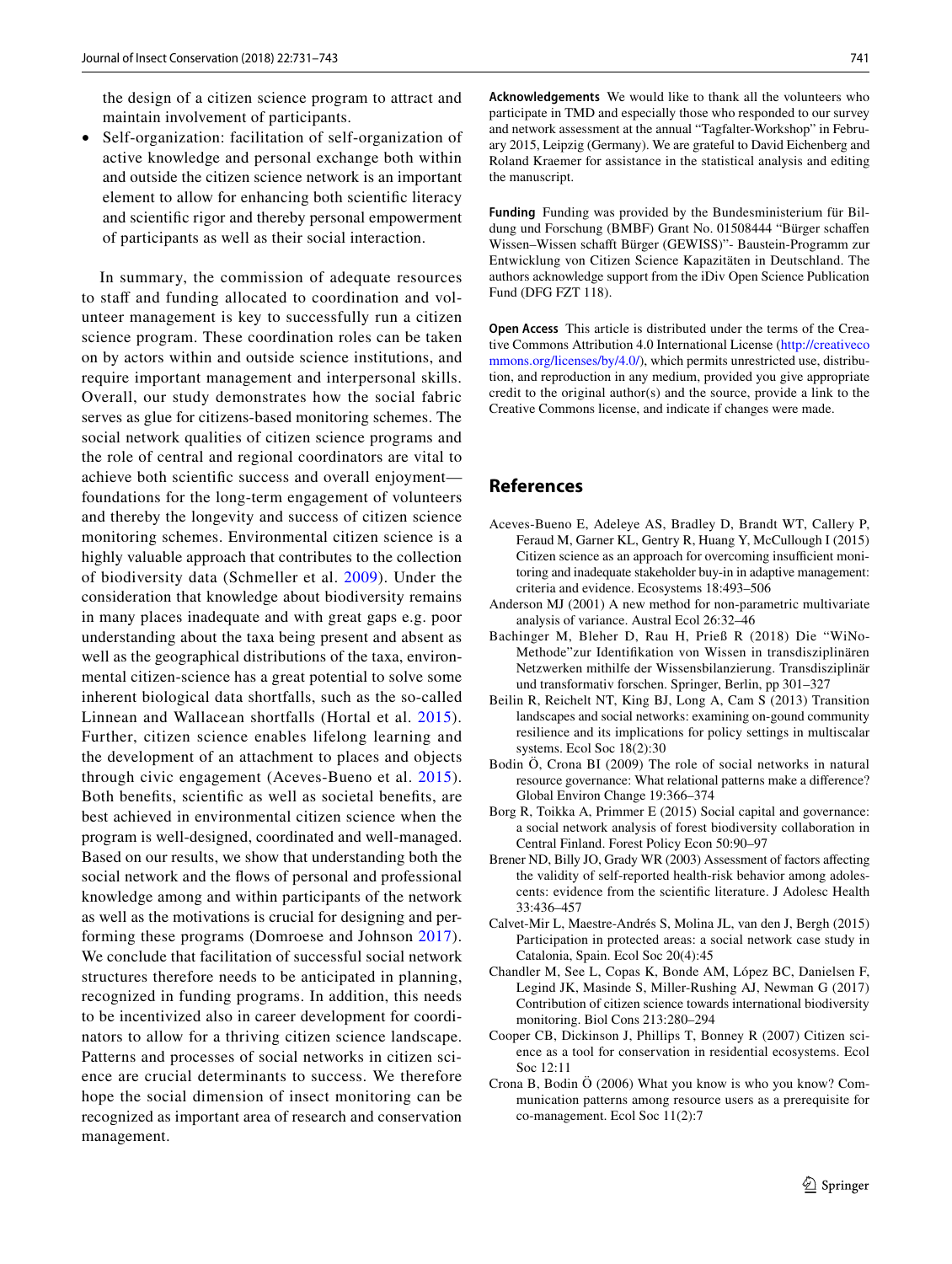- <span id="page-11-19"></span>Demetriou C, Ozer BU, Essau CA (2015) Self-report questionnaires. The encyclopedia of clinical psychology. Depression Anxiety 18:1–6
- <span id="page-11-3"></span>Devictor V, Whittaker RJ, Beltrame C (2010) Beyond scarcity: citizen science programmes as useful tools for conservation biogeography. Divers Distrib 16:354–362
- <span id="page-11-10"></span>Devictor V, van Swaay C, Brereton T, Brotons L, Chamberlain D, Heliola J, Herrando S, Julliard R, Kuussaari M, Lindstrom A, Reif J, Roy DB, Schweiger O, Settele J, Stefanescu C, Van Strien A, Van Turnhout C, Vermouzek Z, WallisDeVries M, Wynhoff I, Jiguet F (2012) Differences in the climatic debts of birds and butterflies at a continental scale. Nature Clim Change 2:121–124
- <span id="page-11-15"></span>Diaz-Bone R (2007) Gibt es eine qualitative Netzwerkanalyse. In: Forum qualitative Sozialforschung/forum qualitative social research Online Journal 8, issue 1. [http://www.qualitative-resea](http://www.qualitative-research.net/index.php/fqs/article/view/224/494) [rch.net/index.php/fqs/article/view/224/494.](http://www.qualitative-research.net/index.php/fqs/article/view/224/494) Accessed July 30, 2015
- <span id="page-11-16"></span>Dominguez S, Hollstein B (2014) Mixed methods social networks research. Design and applications. Cambridge University Press, Cambridge
- <span id="page-11-37"></span>Domroese MC, Johnson EA (2017) Why watch bees? Motivations of citizen science volunteers in the Great Pollinator Project. Biol Cons 208:40–47
- <span id="page-11-13"></span>Emirbayer M, Goodwin J (1994) Network analysis, culture, and the problem of agency. Am J Sociol 99:1411–1454
- <span id="page-11-8"></span>Freitag A, Pfeffer MJ (2013) Process, not product: investigating recommendations for improving citizen science "success". PLoS ONE 8:e64079
- <span id="page-11-7"></span>Gallo T, Waitt D (2011) Creating a successful citizen science model to detect and report invasive species. Bioscience 61:459–465
- <span id="page-11-27"></span>Geoghegan H, Dyke A, Pateman R, West S, Everett G (2016) Understanding motivations for citizen science. Final report on behalf of UKEOF, University of Reading, Stockholm Environment Institute (University of York) and University of the West of England
- <span id="page-11-23"></span>Gower JC (1971) A general coefficient of similarity and some of its properties. Biometrics:857–871
- <span id="page-11-1"></span>Hallmann CA, Sorg M, Jongejans E, Siepel H, Hofland N, Schwan H, Stenmans W, Müller A, Sumser H, Hörren T (2017) More than 75 percent decline over 27 years in total flying insect biomass in protected areas. PLoS ONE 12:e0185809
- <span id="page-11-20"></span>Hanneman RA, Riddle M (2005) Introduction to social network methods. University of California, Riverside, Riverside
- <span id="page-11-24"></span>Hauck J, Stein C, Schiffer E, Vandewalle M (2015) Seeing the forest and the trees: facilitating participatory network planning in environmental governance. Glob Environ Change 35:400–410
- <span id="page-11-11"></span>Henle K, Bauch B, Auliya M, Külvik M, Pe'er G, Schmeller DS, Framstad E (2013) Priorities for biodiversity monitoring in Europe: a review of supranational policies and a novel scheme for integrative prioritization. Ecol Ind 33:5–18
- <span id="page-11-25"></span>Herz A, Peters L, Truschkat I (2015) How to do qualitative strukturale Analyse? Die qualitative Interpretation von Netzwerkkarten und erzählgenerierenden Interviews. Page 9. Qualitative Social Research, Forum
- <span id="page-11-36"></span>Hortal J, de Bello F, Diniz-Filho JAF, Lewinsohn TM, Lobo JM, Ladle RJ (2015) Seven shortfalls that beset large-scale knowledge of biodiversity. Annu Rev Ecol Evol Syst 46:523–549

<span id="page-11-18"></span>Jupp V (2006) The Sage dictionary of social research methods. Sage

<span id="page-11-12"></span>Kovács-Hostyánszki A, Li J, Pettis J, Settele J, Aneni T, Espíndola A, Kahono S, Szentgyörgyi H, Thompson H, Vanbergen A, Vandame R (2017) Drivers of change of pollinators, pollination networks and pollination. pp. 27–149. In: Potts SG, Imperatriz-Fonseca VL, Ngo HT (eds), IPBES (2016). The assessment report of the Intergovernmental Science-Policy Platform on Biodiversity and Ecosystem Services on pollinators, pollination and food production. Secretariat of the Intergovernmental Science-Policy Platform on Biodiversity and Ecosystem Services, Bonn, Germany. XLIX  $(42) + 504$  pages

- <span id="page-11-28"></span>Kragh G (2016) The motivations of volunteers in citizen science. Environ Scientist 25:32–35
- <span id="page-11-21"></span>Krebs V (2004) An introduction to social network analysis. Retrieved from <http://www.orgnet.com/sna.html>. Nov 9, 2004
- <span id="page-11-9"></span>Kühn E, Feldmann R, Harpke A, Hirneisen N, Musche M, Leopold P, Settele J (2008) Getting the public involved in butterfly conservation: lessons learned from a new monitoring scheme in Germany. Israel J Ecol Evol 54:89–103
- <span id="page-11-35"></span>Land-Zandstra AM, Devilee JL, Snik F, Buurmeijer F, van den Broek JM (2016) Citizen science on a smartphone: participants' motivations and learning. Public Underst Sci 25:45–60.
- <span id="page-11-31"></span>Leach WD, Pelkey NW (2001) Making watershed partnerships work: a review of the empirical literature. J Water Resour Plann Manag 127:378–385
- <span id="page-11-26"></span>Lelong B, Stark M, Hauck J, Leuenberger T, Thronicker I (2016) A visual network perspective on social interaction and space: using net-map and wennmaker in participatory social-spatial research. Europa Regional 23:5–19
- <span id="page-11-22"></span>McArdle BH, Anderson MJ (2001) Fitting multivariate models to community data: a comment on distance-based redundancy analysis. Ecology 82:290–297
- <span id="page-11-14"></span>Mitchell JC (1969) Social networks in urban situations. Analyses of personal relationships in Central African Towns. University of Manchester, Manchester, p 379
- <span id="page-11-34"></span>Pallett H, Chilvers J (2015) Organizations in the making: learning and intervening at the science-policy interface. Prog Hum Geogr 39:146–166
- <span id="page-11-0"></span>Pereira HM, Navarro LM, Martins IS (2012) Global biodiversity change: the bad, the good, and the unknown. Ann Rev Environ Resour 37
- <span id="page-11-6"></span>Pollock RM, Whitelaw GS (2005) Community-based monitoring in support of local sustainability. Local Environ 10:211–228
- <span id="page-11-2"></span>Potts SG, Imperatriz-Fonseca V, Ngo HT, Aizen MA, Biesmeijer JC, Breeze TD, Dicks LV, Garibaldi LA, Hill R, Settele J (2016) Safeguarding pollinators and their values to human well-being. Nature 540:220
- <span id="page-11-17"></span>Prell C, Hubacek K, Reed M (2009) Stakeholder analysis and social network analysis in natural resource management. Soc Nat Resour 22:501–518
- <span id="page-11-5"></span>Quarto A, Soldo D, Giove A, Amato A (2010) Social network for human-based environmental monitoring. In: 2010 IEEE workshop on environmental energy and structural monitoring systems, pp 46–51
- <span id="page-11-32"></span>Raddick MJ, Bracey G, Carney K, Gyuk G, Borne K, Wallin J, Jacoby S (2010) Citizen science: status and research directions for the coming decade. Astro2010: the astronomy and astrophysics decadal survey, position papers, no. 46
- <span id="page-11-33"></span>Raddick MJ, Bracey G, Gay PL, Lintott CJ, Cardamone C, Murray P, Schawinski K, Szalay AS,Vandenberg J (2013) Galaxy zoo: motivations of citizen scientists. Physics Education. [http://arxiv](http://arxiv.org/abs/1303.6886) [.org/abs/1303.6886](http://arxiv.org/abs/1303.6886)
- <span id="page-11-29"></span>Rotman D, Preece J, Hammock J, Procita K, Hansen D, Parr C, Lewis D, Jacobs D (2012) Dynamic changes in motivation in collaborative citizen-science projects. In: Proceedings of the ACM 2012 conference on computer supported cooperative work. ACM, pp 217–226
- <span id="page-11-30"></span>Roy H, Pocock M, Preston C, Roy D, Savage J, Tweddle J, Robinson L (2012a) Understanding citizen science and environmental monitoring: final report on behalf of UK Environmental Observation Framework
- <span id="page-11-4"></span>Roy HE, Pocock MJ, Preston CD, Roy DB, Savage J, Tweddle J, Robinson L (2012b) Understanding citizen science and environmental monitoring: final report on behalf of UK Environmental